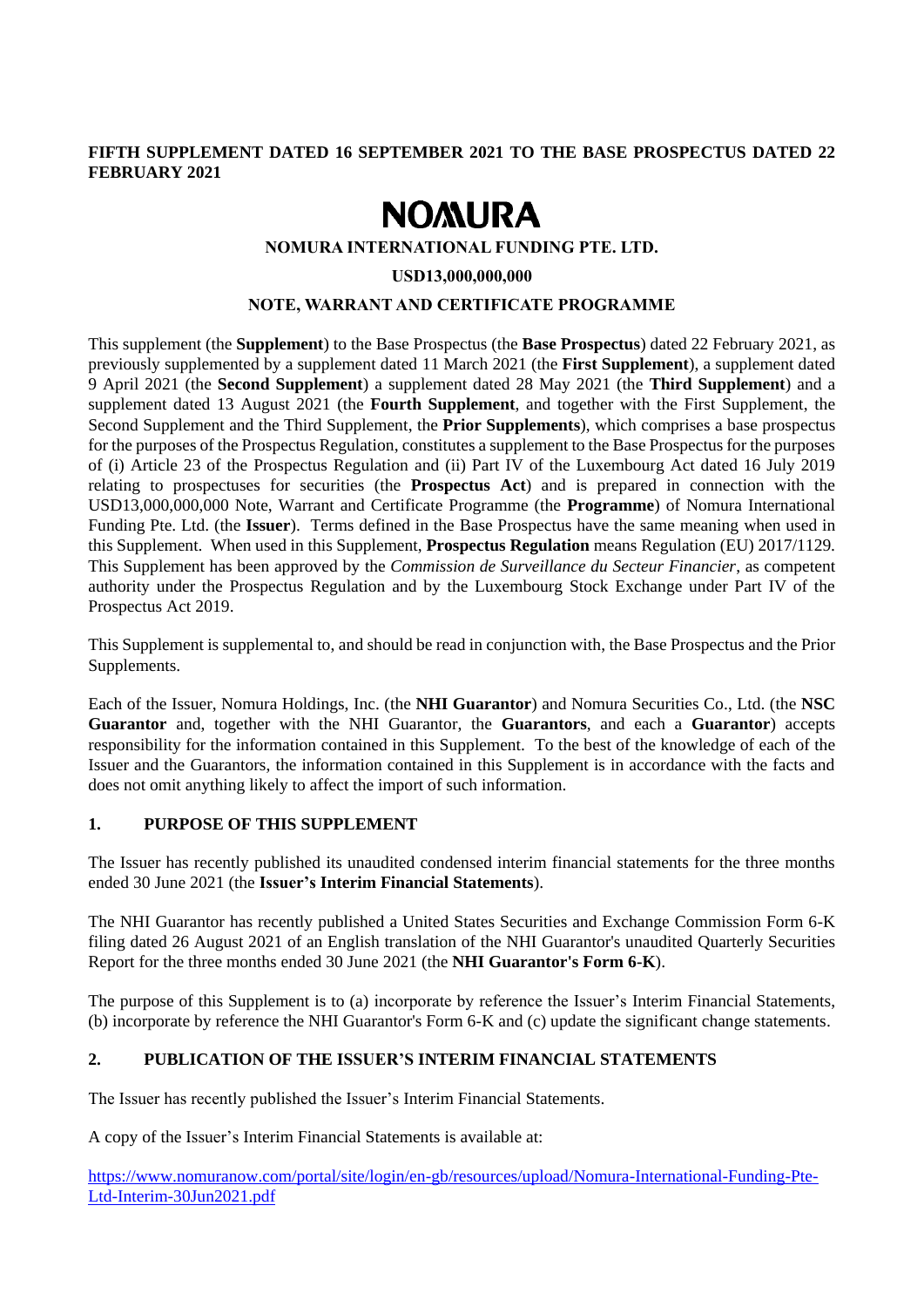By virtue of this Supplement, the Issuer's Interim Financial Statements are incorporated by reference in, and form part of, the Base Prospectus.

As such:

(i) the following text shall be added on page 105 of the Base Prospectus (as amended by the Prior Supplements) immediately following the existing paragraph (dd):

"(ee) the Unaudited Condensed Interim Financial Statements of the Issuer for the three months ended 30 June 2021 (available at [https://www.nomuranow.com/portal/site/login/en](https://www.nomuranow.com/portal/site/login/en-gb/resources/upload/Nomura-International-Funding-Pte-Ltd-Interim-30Jun2021.pdf)[gb/resources/upload/Nomura-International-Funding-Pte-Ltd-Interim-30Jun2021.pdf\)](https://www.nomuranow.com/portal/site/login/en-gb/resources/upload/Nomura-International-Funding-Pte-Ltd-Interim-30Jun2021.pdf);"; and

(ii) the following additional section shall be added at the end of the Nomura International Funding Pte. Ltd. section of the table of cross-references which ends on page 106 of the Base Prospectus:

### **Unaudited Condensed Interim Financial Statements of the Issuer for the three months ended 30 June 2021**

| Director's Report                                      | Pages 1 to 2  |
|--------------------------------------------------------|---------------|
| <b>Independent Review Report</b>                       | Page 3        |
| Condensed Interim Statement of Comprehensive<br>Income | Page 4        |
| Condensed Interim Balance Sheet                        | Page 5        |
| Condensed Interim Statement of Changes in Equity       | Page 6        |
| <b>Condensed Interim Cash Flow Statement</b>           | Page 7        |
| Notes to the Condensed Interim Financial Statements    | Pages 8 to 38 |

## **3. PUBLICATION OF THE NHI GUARANTOR'S FORM 6-K**

The NHI Guarantor has recently published the NHI Guarantor's Form 6-K.

A copy of the NHI Guarantor's Form 6-K is available at:

<https://www.nomuraholdings.com/investor/library/sec/6k/210826/210826.pdf>

By virtue of this Supplement, the NHI Guarantor's Form 6-K is incorporated by reference in, and forms part of, the Base Prospectus.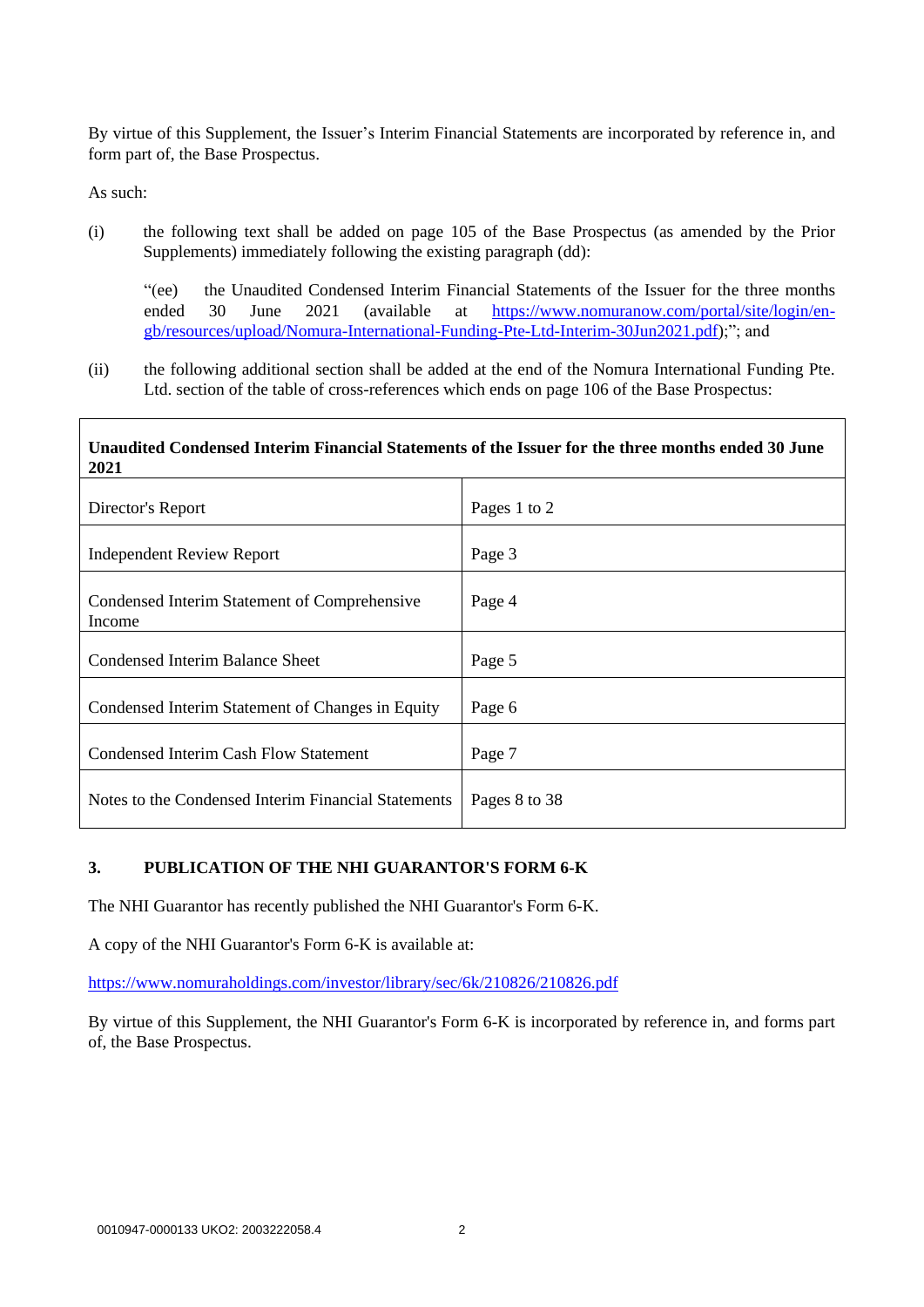As such:

- (i) the following text shall be added on page 105 of the Base Prospectus (as amended by the Prior Supplements) immediately following the new paragraph (ee) (inserted as described at paragraph 2(i) above):
	- "(aa) the Form 6-K of the NHI Guarantor dated 26 August 2021, of an English translation of the NHI Guarantor's unaudited Quarterly Securities Report for the three months ended 30 June 2021 (but excluding any documents incorporated therein) (available at https://www.nomuraholdings.com/investor/library/sec/6k/210826/210826.pdf);"; and
- (ii) the following additional section shall be added at the end of the Nomura Holdings, Inc. section of the table of cross-references which ends on page 107 of the Base Prospectus:

| Form 6-K for the three months ended 30 June 2021                        |                  |
|-------------------------------------------------------------------------|------------------|
| Consolidated Balance Sheets (Unaudited)                                 | Pages 23 to 25   |
| Consolidated Statements of Income (Unaudited)                           | Page 26          |
| <b>Consolidated Statements of Comprehensive Income</b><br>(Unaudited)   | Page 27          |
| Consolidated Statements of Changes in Equity<br>(Unaudited)             | Page 28          |
| Consolidated<br>Statements<br>Cash<br><b>Flows</b><br>of<br>(Unaudited) | Pages 29 to 30   |
| Notes to the Consolidated Financial Statements<br>(Unaudited)           | Pages 31 to 104  |
| Quarterly Review Report of Independent Auditor<br>(English translation) | Pages 105 to 106 |

## **4. UPDATE OF THE SIGNIFICANT CHANGE STATEMENTS**

The paragraphs under the heading "6. Significant Change" on page 809 of the Base Prospectus shall be deemed deleted and replaced with the following:

"There has been no significant change in the financial performance or position of the Issuer since 30 June 2021.

There has been no significant change in the financial or trading position of the NHI Guarantor or the Nomura Group since 30 June 2021.

There has been no significant change in the financial or trading position of the NSC Guarantor since 30 June 2021."